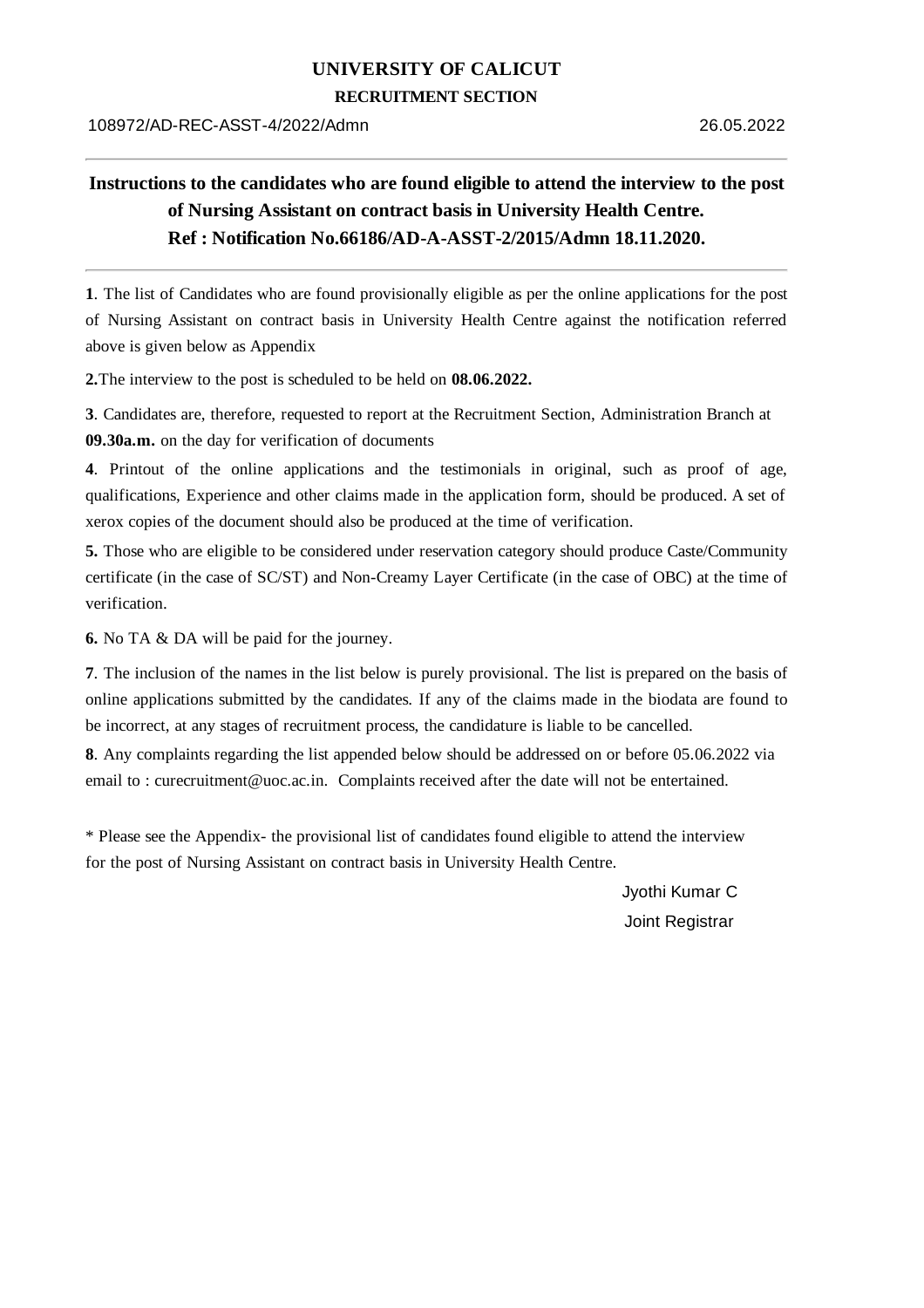| List of candidates found to be eligible for the interview |            |                                      |            |                                                                                 |  |
|-----------------------------------------------------------|------------|--------------------------------------|------------|---------------------------------------------------------------------------------|--|
| SI <sub>No.</sub>                                         | ID         | <b>Name</b>                          | <b>DOB</b> | remarks                                                                         |  |
| $\mathbf{1}$                                              | 2160000362 | <b>SURAJPK</b>                       | 30/01/1992 | Eligible subject to the condition<br>that 5 years of experience in<br>hospitals |  |
| $\overline{2}$                                            | 2160000360 | <b>SHYRABI K K</b>                   | 31/05/1982 | Eligible subject to the condition<br>that 5 years of experience in<br>hospitals |  |
| 3                                                         | 2160000358 | <b>RINISH K</b>                      | 08/05/1980 | Eligible subject to the condition<br>that 5 years of experience in<br>hospitals |  |
| 4                                                         | 2160000356 | <b>MUHAMMED</b><br><b>RAMEEZ T B</b> | 24/10/1996 | Eligible subject to the condition<br>that 5 years of experience in<br>hospitals |  |
| 5                                                         | 2160000350 | <b>ANEESAR</b>                       | 25/05/1998 | Eligible subject to the condition<br>that 5 years of experience in<br>hospitals |  |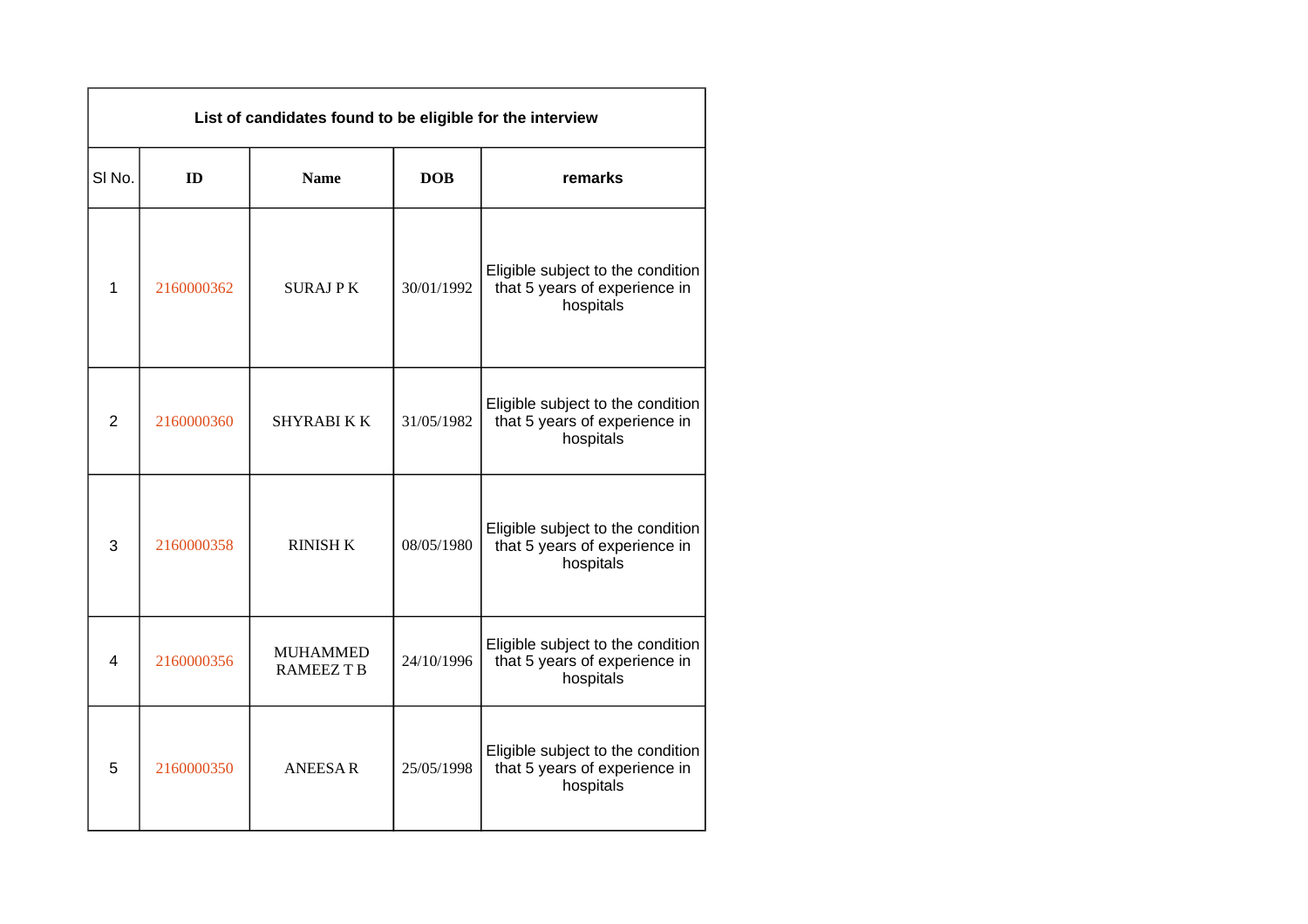| $6\phantom{1}$ | 2160000340 | <b>AFSAL SIRAJ</b>  | 10/12/1992 | Eligible subject to the condition<br>that 5 years of experience in<br>hospitals |
|----------------|------------|---------------------|------------|---------------------------------------------------------------------------------|
| $\overline{7}$ | 2160000308 | <b>JAYA K</b>       | 21/09/1983 | Eligible subject to the condition<br>that 5 years of experience in<br>hospitals |
| 8              | 2160000318 | <b>VINEETHA OP</b>  | 02/11/1985 | Eligible subject to the condition<br>that 5 years of experience in<br>hospitals |
| 9              | 2160000321 | THULASI M           | 15/05/1981 | Eligible subject to the condition<br>that 5 years of experience in<br>hospitals |
| 10             | 2160000317 | Remya Krishnankutty | 08/11/1985 | Eligible subject to the condition<br>that 5 years of experience in<br>hospitals |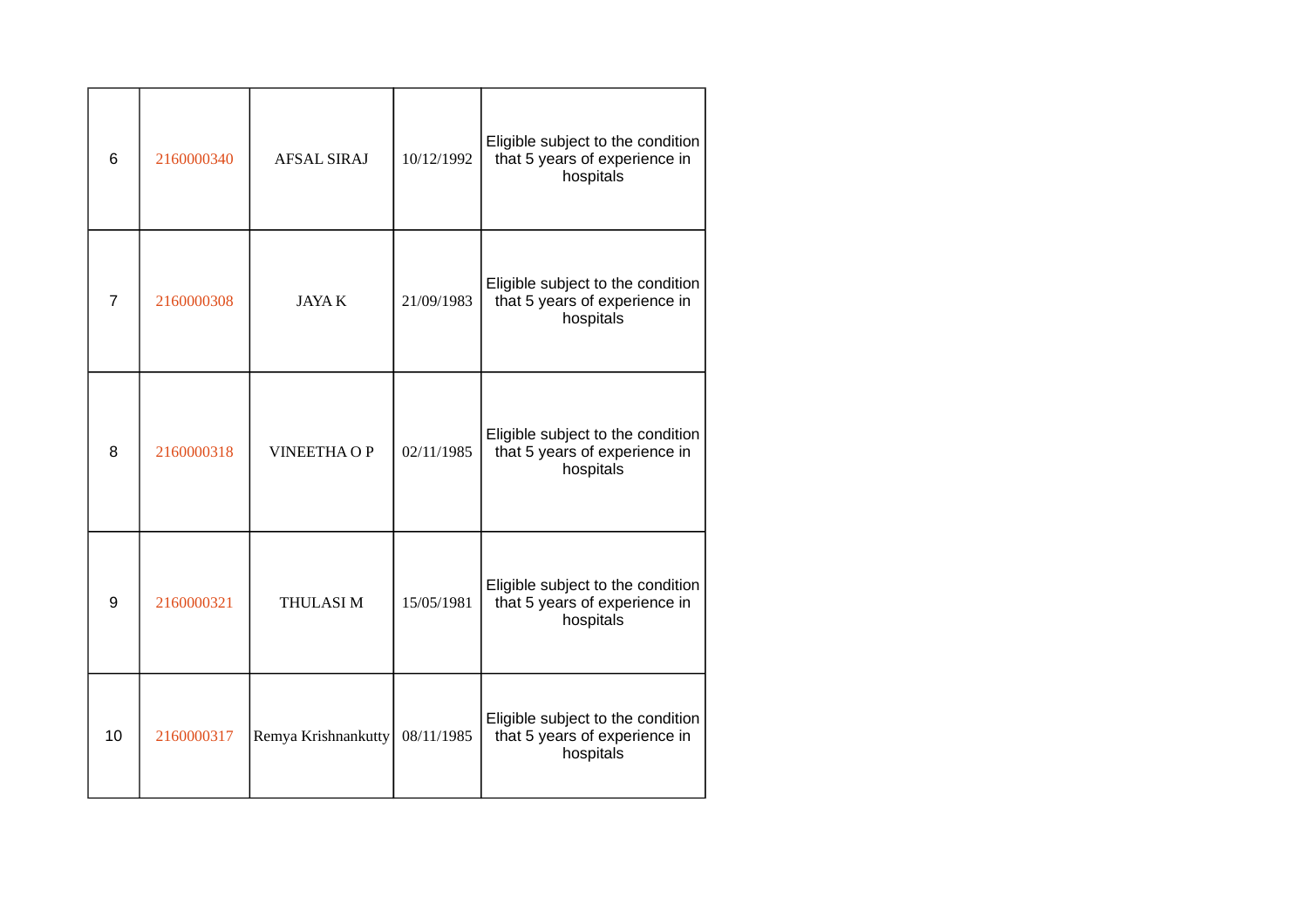| 11 | 2160000290 | <b>MANOJ.S</b>               | 17/10/1984 | Eligible subject to the condition<br>that 5 years of experience in<br>hospitals |
|----|------------|------------------------------|------------|---------------------------------------------------------------------------------|
| 12 | 2160000303 | SHYRABI K.K.                 | 31/05/1982 | Eligible subject to the condition<br>that 5 years of experience in<br>hospitals |
| 13 | 2160000286 | <b>NEETHUS</b>               | 05/05/1991 | Eligible subject to the condition<br>that 5 years of experience in<br>hospitals |
| 14 | 2160000253 | <b>SUPARNNA</b><br>CHERAKKAL | 09/12/1991 | Eligible subject to the condition<br>that 5 years of experience in<br>hospitals |